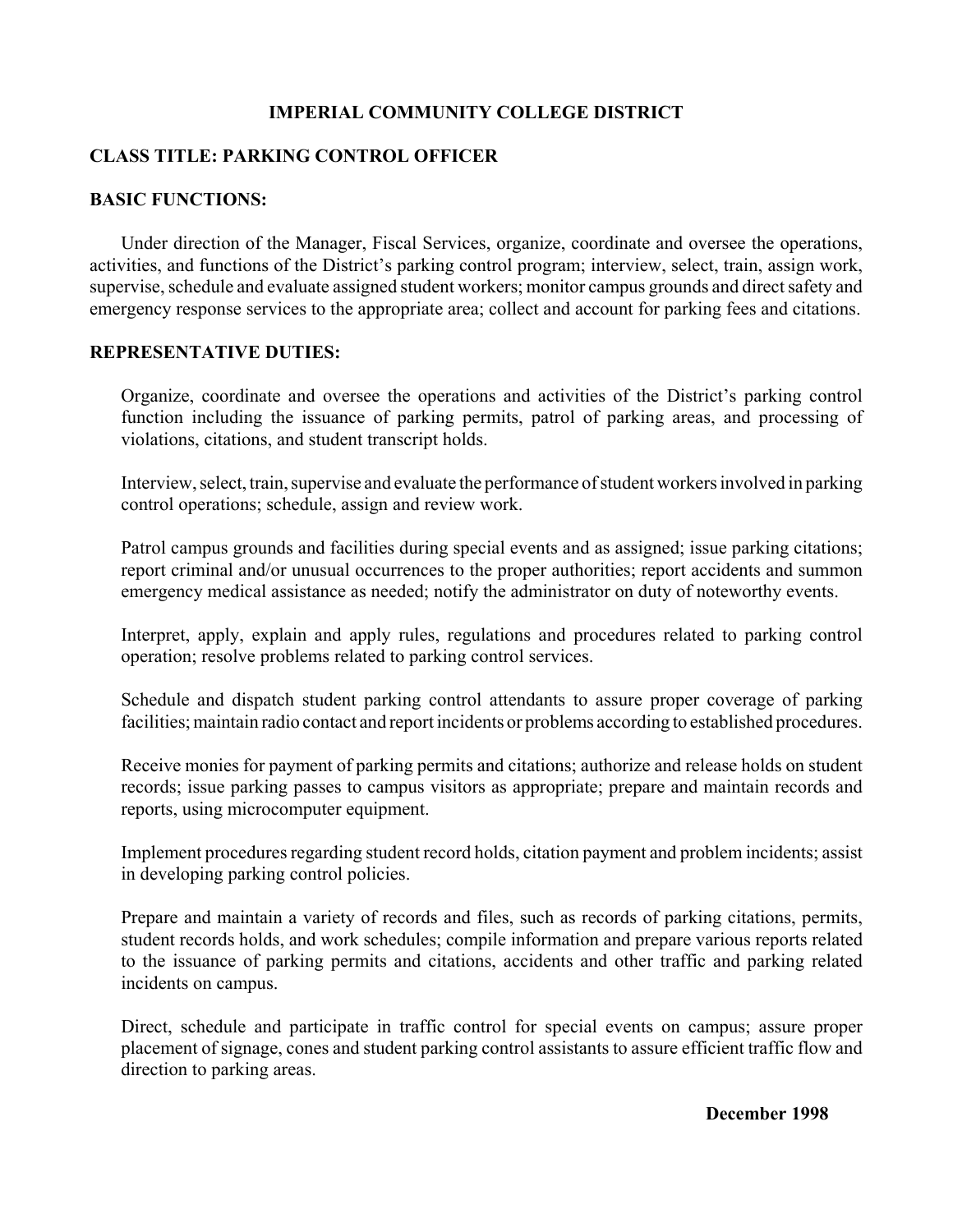## PARKING CONTROL OFFICER (Continued) Page 2

Communicate with District personnel regarding scheduled special events and activities on campus which require traffic and parking control measures; plan, organize and coordinate staff activities and schedules as necessary.

Operate office equipment including typewriter, microcomputer, computer terminal, printer, calculator, copier, two-way radio and battery-powered carts.

Perform related duties as assigned.

## **KNOWLEDGE AND ABILITIES:**

KNOWLEDGE OF:

Rules, regulations and procedures related to parking control.

Principles and practices of training and providing work direction.

Traffic control practices and techniques.

Basic motor vehicle laws and regulations.

Local law enforcement and emergency response agencies.

Oral and written communication skills.

Interpersonal skills using tact, patience and courtesy.

Recordkeeping techniques.

Operation of a computer terminal and office equipment.

Modern office practices, procedures and equipments.

Correct English usage, grammar, spelling, punctuation and vocabulary.

# ABILITY TO:

Coordinate and oversee the operations, activities and functions of a community college parking control program.

Collect and account for parking fees and fines for parking violations.

Organize and coordinate parking and traffic control for special events on campus.

Read, interpret, apply and explain rules, regulations, policies and procedures.

Analyze situations accurately and adopt and an effective course of action.

Interview, select, train, assign work, supervise, schedule and evaluate student workers.

Work independently with little direction.

Plan and organize work.

Maintain records and prepare reports.

Communicate effectively both orally and in writing.

Operate a computer terminal to enter data, maintain records and generate reports.

Establish and maintain cooperative and effective working relationships with others.

**EDUCATION AND EXPERIENCE:** Any combination equivalent to: graduation from high school supplemented by college coursework in business administration, criminal justice or related field and two years of clerical experience which included public contact, office management and financial recordkeeping.